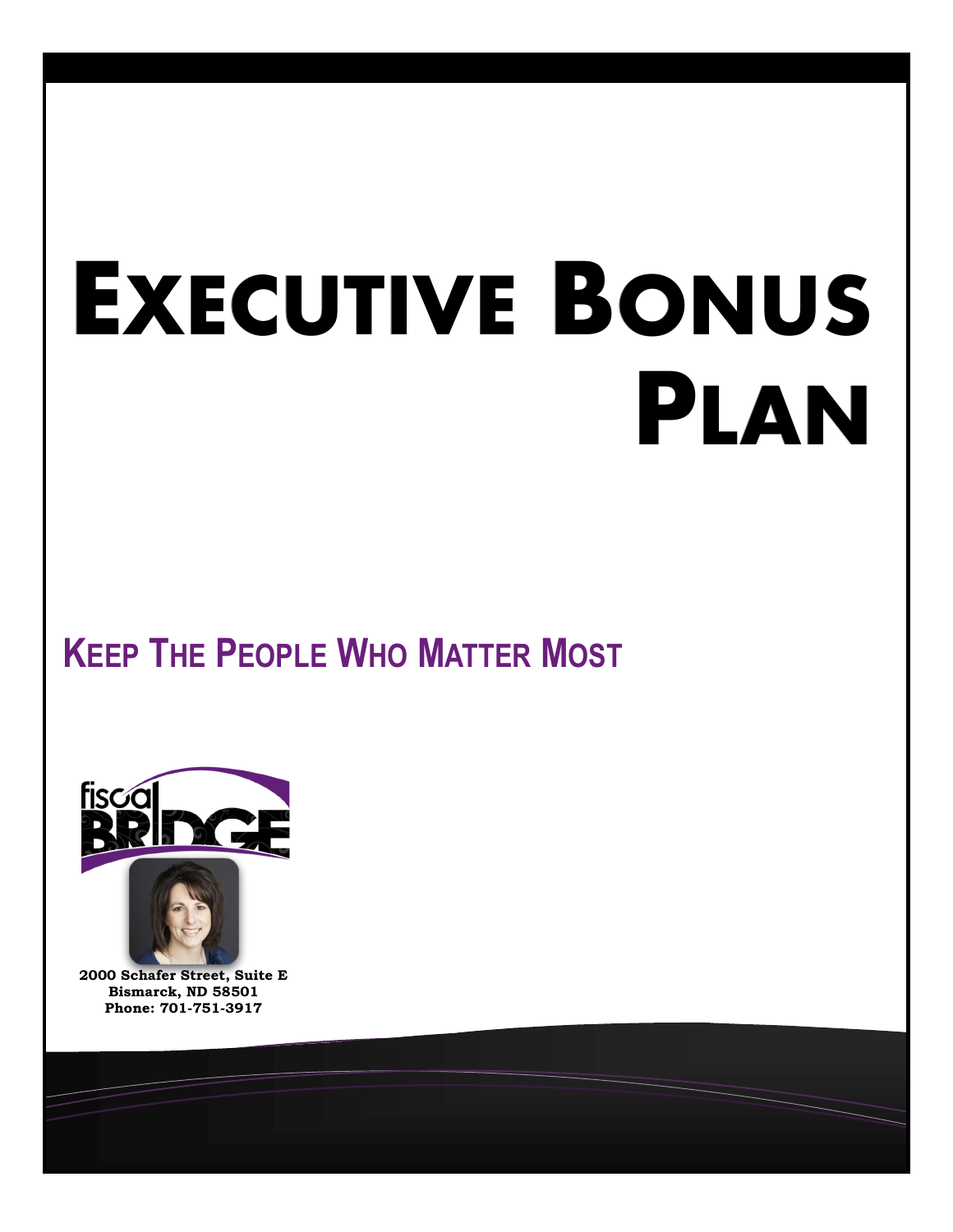

#### **WHAT IS AN EXECUTIVE BONUS PLAN?**

An Executive Bonus Arrangement, under Internal Revenue Code Section 162(a)(1), is a bonus paid to an employee for the purchase of a dividend paying whole life insurance policy. The premium payment is reported in box 1 on the employee's W-2 statement. (This bonus is subject to Social Security (FICA) taxes if the employee's pay is below the FICA wage base, as well as Federal Unemployment (FUTA) tax.) Because the bonus is compensation the employer gets to deduct it as a business expense.

A bonus plan is one of the few fringe benefits an employer can *selectively* offer to their employees and *receive a tax deduction* for it.

#### **WHY CHOOSE AN EXECUTIVE BONUS PLAN?**

The biggest reason is to keep key employees and reduce turnover and training costs of new employees.

You, as an employer, can set your company apart by offering and caring more about your employees then your competitors. It is shown that employees are not only interested in money but will stay with an employer longer when they are treated well and respected for what they do.

#### **WHAT ARE THE BENEFITS TO THE EMPLOYEE AND EMPLOYER?**

#### **Employee:**

#### **Life Insurance Protection:**

Gives employees life insurance protection for little to no cost.

#### **Options:**

Gives those employees who are not contributing to 401K's another option. They may not be contributing because they need the money to pay off debt or don't want their money in the stock market. This will allow them to create a retirement option as well as use the money at the same time.

#### **Low-Risk:**

Avoids the risk of the market by using a guaranteed product such as dividend paying whole life insurance.

#### **Tax-Advantages:**

- Allows for an option to grow their money tax-deferred and use it tax free for retirement.
- Provides tax free benefits to their family in the form of a death benefit.

#### **Portability:**

Employee owns the policy. Should they leave they are able to take it with them and continue to contribute.

#### **Ownership & Control:**

- The employee has FULL ownership of the policy and the right to name any beneficiary they choose.
- Employee has control of the cash value to use as they wish pay off debt, retirement supplementation or help their children or relatives.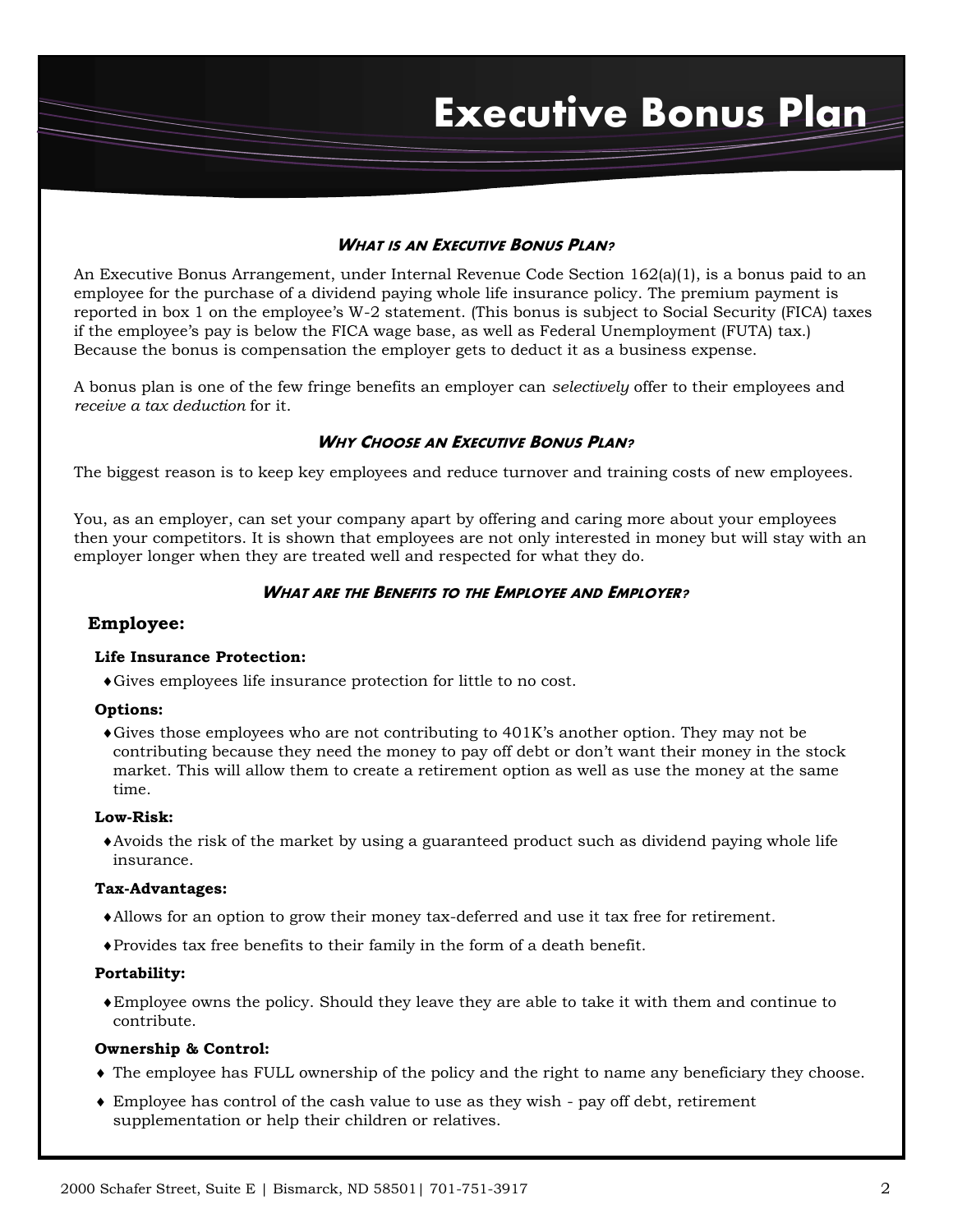## **Executive Bonus Plan**

#### **Employee (continued):**

#### **Free Consulting:**

- Provides employees with one-on-one FREE consulting to help reduce debt and financial stress.
- Should they not have debt, they will get FREE consulting on how to better utilize their money and learn how to keep more of it.

#### **Employer:**

#### **Selectivity & Flexibility:**

- This bonus plan allows the employer the ability to be selective on who receives the money and how much, unlike qualified plans where all employees must receive the same benefits.
- There is flexibility in the amount given each year. The employer can change this at their discretion.

#### **Tax Advantages:**

Bonus payments are deductible, per Section 162 of the IRS code, as long as compensation is reasonable and a ordinary business expense.

#### **Guidelines:**

Has the option to be restrictive and set limitations on this offer. For example, setting up an agreement with the employee to stay for a certain number of years or pay back a portion of the bonus should they terminate employment early.

#### **Simplicity:**

Bonus plans are very easy to implement as there is no reporting to the IRS or agreements necessary unlike qualified plan filing and reporting.

#### **Employee Retention:**

Retain good, key employees. We all know in the state of ND that is becoming more difficult.

#### **WHY USE DIVIDEND PAYING WHOLE LIFE INSURANCE?**

While there are many different kinds of permanent life insurance that could be used for this type of bonus plan FiscalBridge, LLC, focuses on the use of only one, and that is a dividend paying whole life policy.

We firmly believe it is the best option for your employees for the following reasons:

- Guaranteed returns by contract with the life insurance company.
- Dividends paid to the owner of the policy.
- No risk of cash value or death benefit being affected by the stock market.
- Flexibility in premium amounts should the employer change the bonus amount each year.
- No increasing fees that could potentially harm the status of the policy
- Easy access to cash value without fees.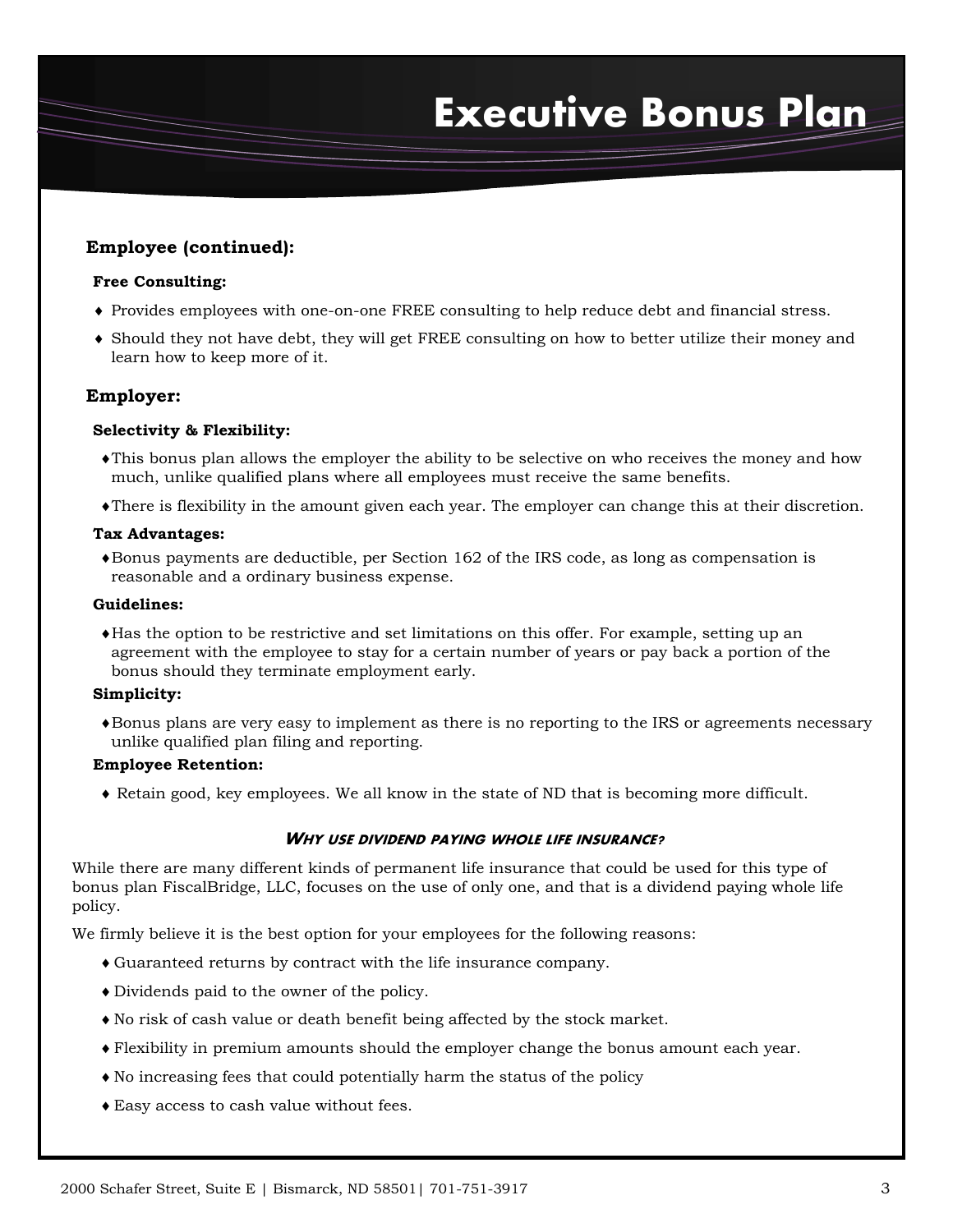

#### **DESIGNING THE PLAN**

There are many ways to design your plan because it's your plan. However, most designs fall into two categories, either *single bonus plans* or *double bonus plans.* 

#### **Single Bonus Plan:**

In a single-bonus plan, the employer pays the employee a bonus equal to the amount of the life insurance premium. In some plans, depending on accounting preference and life insurance company selection, the bonus is paid by the employer directly to the life insurance company. Regardless of whether the bonus is paid directly to the life insurance company, or first paid to the executive who then pays the life insurance premium, the accounting and tax effects of the plan are the same.

- Easiest plan to administer.
- Requires the lowest outlay by the employer resulting in a lower income tax deduction.
- Results in a higher after-tax outlay to the employee.

The employer receives an income tax deduction for the bonus as compensation under IRC Sec. 162 (a)(1)(as indicated earlier the bonus has to be an amount that is "reasonable" compensation). The employee recognizes the amount of the bonus as income, and pays income taxes to the IRS based on that amount. The employee owns the policy, has access to the policy's cash value, and names the beneficiary for the policy's death benefit.

*Example: Assume the employer is in a 35% tax bracket, the employee is in a 25% tax bracket, and the amount of the life insurance premium is \$10,000.* 

| <b>Employer's Annual Net Outlay:</b>                                                    | (\$12,000) | premium bonus paid   |  |
|-----------------------------------------------------------------------------------------|------------|----------------------|--|
|                                                                                         | $+ $4,200$ | tax savings          |  |
|                                                                                         | (\$7,800)  | annual net outlay    |  |
| *Employer's deduction = \$12,000; Employer tax savings = \$4,200 (\$12,000 x 35%)       |            |                      |  |
| <b>Employee's Annual Net Outlay:</b>                                                    | \$12,000   | bonus received       |  |
|                                                                                         | (\$12,000) | premium paid         |  |
|                                                                                         | (\$3,000)  | income tax liability |  |
|                                                                                         | (\$3,000)  | annual net outlay    |  |
| *Employee taxable income = \$12,000; Executive tax liability = \$3,000 (\$12,000 x 25%) |            |                      |  |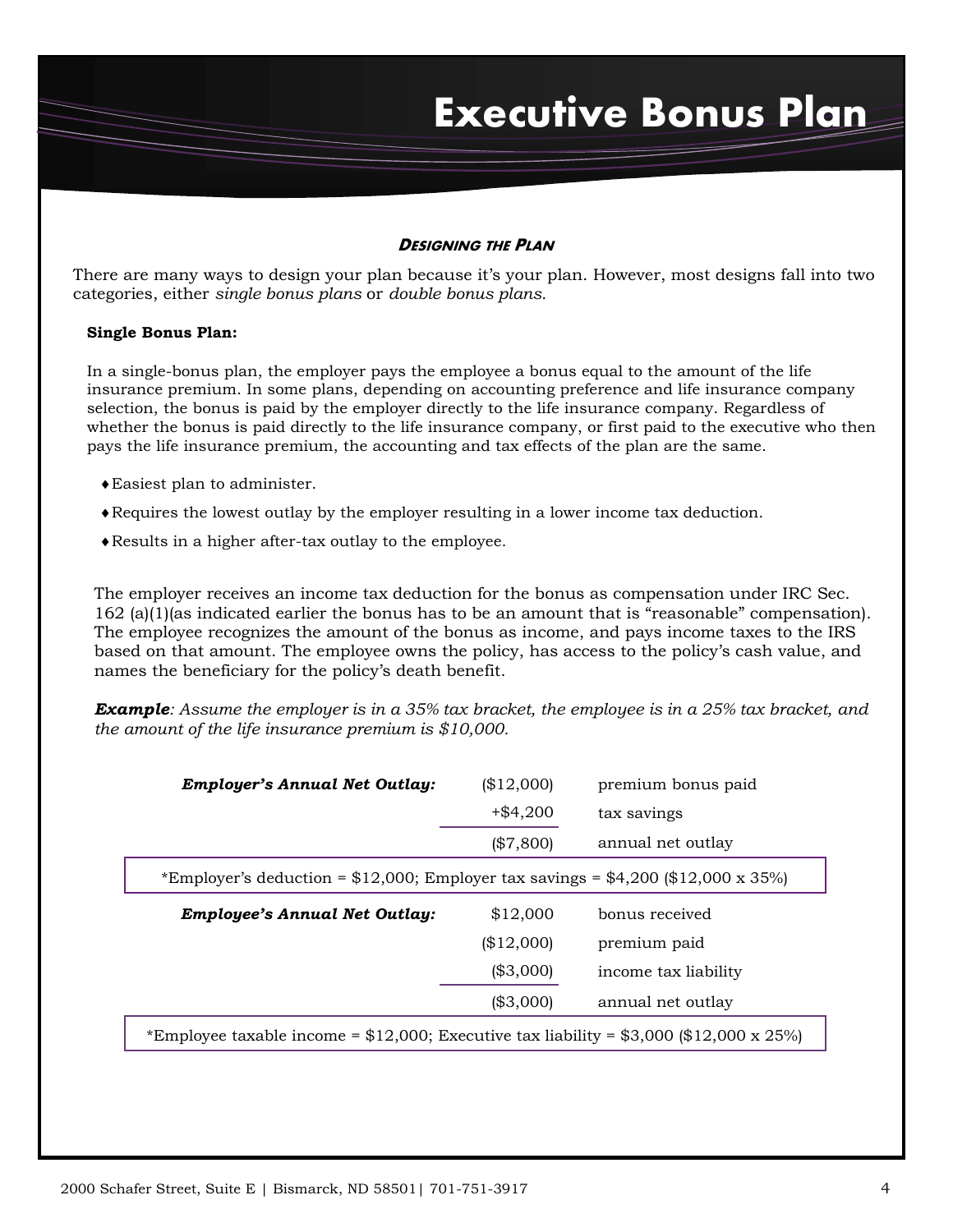

#### **Double Bonus Plan:**

The goal of a double bonus plan is to reduce the employee's annual net outlay to zero. In a double bonus plan, the employer pays a bonus to the employee in an amount of the premium *plus* employees tax consequences. The employee then has the money to cover premium and to pay the income taxes due on the bonus.

- More complicated plan to administer.
- Requires a higher outlay by the employer resulting in a larger income tax deduction.
- Results no after-tax outlay to the employee.

*Example: Assume the same facts as above: the employer is in a 35% tax bracket, the employee is in a 25% tax bracket, and the amount of the life insurance premium is \$10,000.* 

| <b>Employer's Annual Net Outlay:</b>                                                         | (\$12,000) | premium bonus paid             |  |
|----------------------------------------------------------------------------------------------|------------|--------------------------------|--|
|                                                                                              | (\$4,000)  | cash ("double") bonus paid     |  |
|                                                                                              | $+ $5,600$ | tax savings                    |  |
|                                                                                              | (\$10,400) | annual net outlay              |  |
| *Employer deduction = $$14,000$ ; Employer tax savings = $$5,600$ (\$14,000 x 35%)           |            |                                |  |
| <b>Employee's Annual Net Outlay:</b>                                                         | \$12,000   | bonus received                 |  |
|                                                                                              | \$4,000    | cash ("double") bonus received |  |
|                                                                                              | (\$12,000) | premium paid                   |  |
|                                                                                              | (\$4,000)  | income tax liability           |  |
|                                                                                              | \$0        | annual net outlay              |  |
| *Employee's taxable income = $$12,000$ ; Executive tax liability = $$4,000$ (\$14,000 x 25%) |            |                                |  |